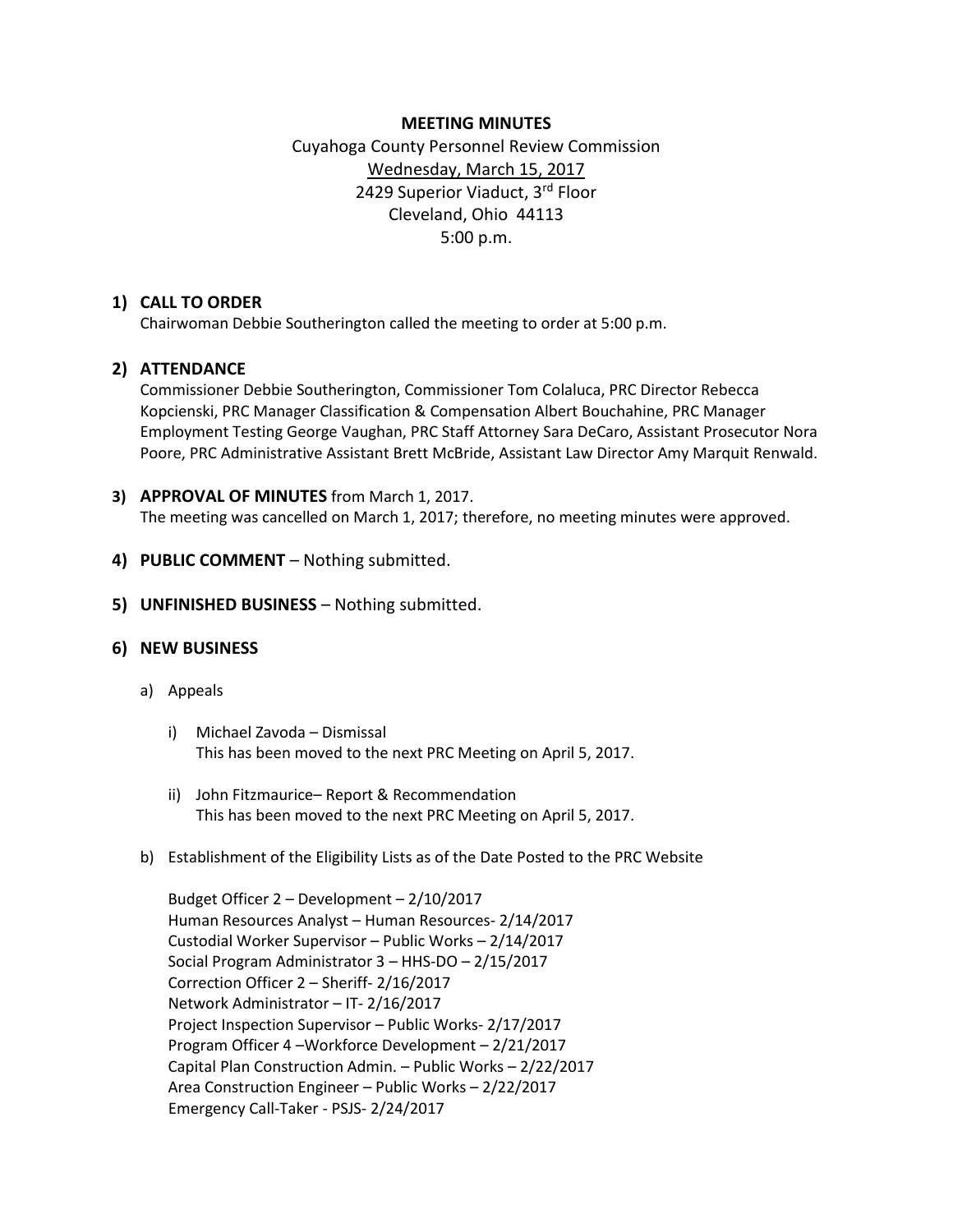Senior Project Manager –Public Works – 2/24/2017 Employment and Family Service Specialist – CJFS – 2/24/2017 Administrative Assistant 2 – Sheriff – 3/6/2017 Senior Information Technology Project Manager - IT- 3/7/2017 Sewer Maintenance Worker – Public Works – 3/8/2017 Voice-Video Communications Manager – 3/9/2017

Commissioner Colaluca moved to accept the establishment of the above eligibility lists as of the date posted to the PRC website; Commissioner Southerington seconded. All were in favor; no objections.

c) Request to Extend an Eligibility List

Extension of the eligibility list for Engineering Map Supervisor for Public Works, from 04/05/17 to 04/05/18

Commissioner Colaluca moved to accept the extension of the above eligibility list; Commissioner Southerington seconded. All were in favor; no objections.

d) Class Plan Revision Requests

Commissioner Colaluca moved to accept the class plan revision requests; Commissioner Southerington seconded. All were in favor; no objections.

#### **6) PUBLIC COMMENT** – Nothing submitted.

#### **7) OTHER BUSINESS**

PRC Director Rebecca Kopcienski updated the Commissioners on the status of filling Commissioner Wolff's vacancy. Discussion ensued.

#### **8) EXECUTIVE SESSION – Discussion of personnel matters**

Commissioner Southerington moved to go into Executive Session to discuss a personnel matter; Commissioner Colaluca seconded. All were in favor; no objections.

Executive Session was called to order at 5:06 p.m. The following Commissioners were present: Southerington and Colaluca. The following attendees were present: PRC Administrator Kopcienski, PRC Staff Attorney Sara DeCaro, Assistant Prosecutor Graham, and PRC Manager Employment Testing George Vaughan.

At 5:19 p.m., Executive Session was adjourned, and Commissioner Southerington reconvened the meeting.

Commissioner Colaluca made a motion for Brandon Flores - Hutton to be appointed to the position of Employment Testing Specialist; Commissioner Southerington seconded the motion. All were in favor; no objections.